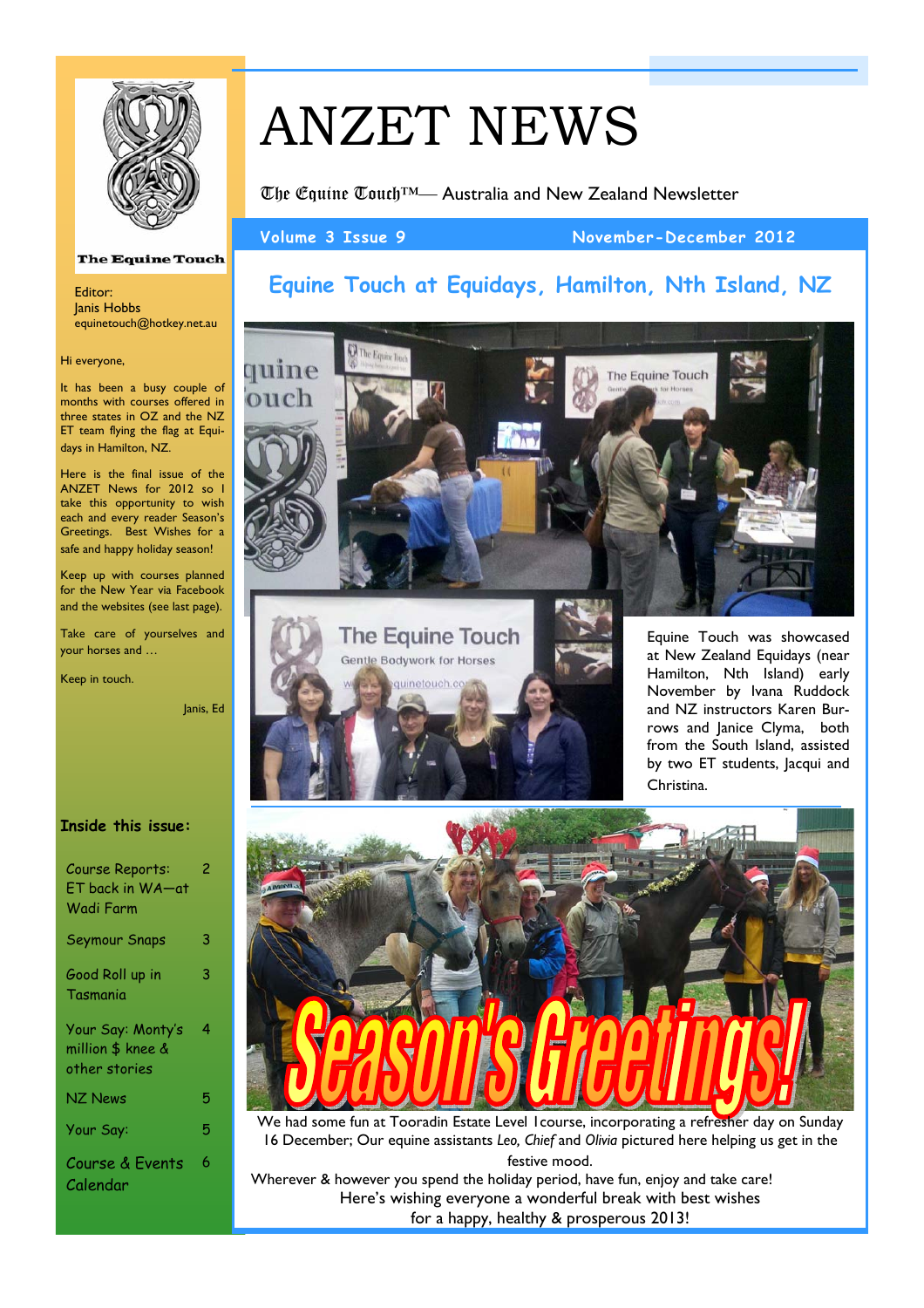### **Page 2 The Equine Touch™— Australia and New Zealand Newsletter**

# **Back to WA — More ET at Wadi Farm (Nannup, WA)**

Spirits were not dampened in the sometimes wet conditions when fickle, changeable spring weather at Wadi Farm, near Nannup, Western Australia kept us guessing from moment to moment - we were up to the challenge! Everyone handled the conditions very well including the horses, At least I had a voice this time!

One adaption of the program due to the rain was to have the Level 2s revise & rehearse their AoC procedures indoors with the aid of Toby, the horse sketched on the white-board, To their credit they took this exercise very seriously giving each other handy hints and plenty of feedback as they took turns revising all the procedures.

When they were doing their final practice with the horses it appeared all this simulation Equine Touch practice had really helped them commit the work to memory by the way they performed with minimal resort to the "reference cards" or manuals. Good job!

While there we also had the joy of observing the expanding Wadi Farm herd, with two new foals providing a highlight and plenty of entertainment!

### **ET Australia –wide**

As I travel the country to deliver ET courses as far & wide as possible I am enjoying the Level I & 2 combination classes, but more to the point, the students seem to as well. Level ones begin a day before Level twos arrive to get their initial introduction to "The Move" practicing on each other and then their first exposure to the Basic Body Balance with the horses. On Day 2 of Level1 they are joined by the Level 2 students.

Level twos experience Day 2 of Level 1 as their revision before beginning to take on board their new work, the eagerly anticipated swag of L2 Areas of Concern procedures and the Advanced Body Balance, over their next two days.

As the students chat about their experiences Level 1 students come to understand that despite experiencing some of the same sense of being "all at sea" at first, the Level 2 students have stuck with it and come back for another dose! And the Level 2s reflect on their beginnings and appreciate how far they have advanced from their first endeavours with Equine Touch.

Sometimes, as with the Nannup course, a student chooses to come and do a review, perhaps just one day or, as in this instance, all three days, where Megan repeated the whole course (at reduced fee for repeat) in order to consolidate and expand on skills still "under construction".

Thank you to our hosts, Katherine & Kevin, and to Deb Ryan, ET Practitioner, and Elizabeth Denniss (L2) for helping out with horses.

**Level 1 & 2 November 2-5, 2012 Instructor: Janis Hobbs**







Level 2 students—forging ahead making the most of the breaks in the rain.



Right: Megan with *Carranya*. Below right: Kevin holds Nelson while Megan carries on ETing despite the downpour!



Level 1 students get busy Left: Meg with Elizabeth & *Sophie.* Below: Melia with *Darrah*





Above: Deb Ryan holds *Strawboots* for Sandra. Left: Kerri with *Chipilly* 



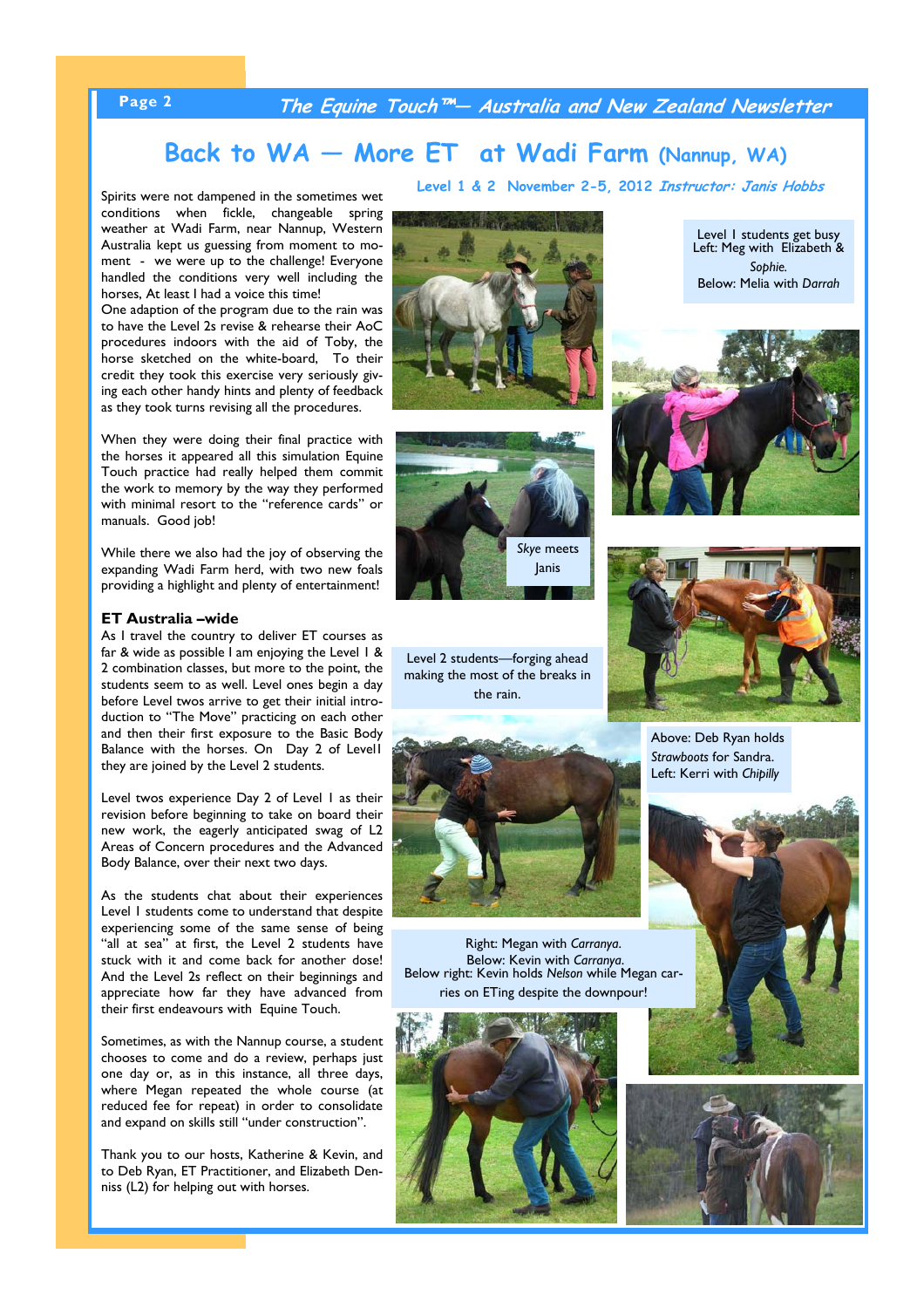## **Page 3 Volume 3 Issue 9**

# **Seymour Snaps**

Saturday Nov 10 three Level 1 students commenced their Equine Touch studies at Bec's beautifully appointed venue just outside Seymour, VIC with an almost 360 degree vista to enjoy when students lifted their gaze from concentrating on executing the new moves on the horses.

On Sunday they were joined by Samantha McCormack, sole Level 2 student, keen to augment her Level 1 knowledge & skills by taking on the challenge of Level 2. Thank you to our host, Bec Pejkovic and our equine "tutors". Thanks also to Samantha Barnard and partner John who came along to act as horse handlers on Sunday too.

L to R: Level 1 students Danielle Hickford, Kristy Smith & Bec Pejkovic, Level 2 Samantha McCormack, Level 3 Samantha Barnard and Janis Hobbs, Instructor



Concentration—Bec addresses the whithers on *Tassy*



Danielle & Samantha allow *Charlie* time to process.



# **Good roll-up: First ET course in Tasmania for several years**



L to R: Janelle Baldini, Louisa Abaret, Janis Hobbs (Ins), Denise McMaster (L2), Tara Nicklason, Judy Midgley, Amber Cusik and Sharon Norie

Janelle holds *Archie* as Judy begins with the Buttshots. Judy came along for a Level 1 Review day, an easy commute compared to her trip to Bendigo, VIC back in April for Level1.



The students worked well together supporting each other's learning and making reference to the manual in preparation for performing ET at home. By Day 3 they found that they had absorbed more than expected and some found they could get through the balance (BBB) with little use of the reference cards or manuals. Well done, everyone! See you at Level 2 in May?



Pictured above is Denise beginning the L2 neck procedures on *Speedy*. After travelling to Tooradin, VIC to attend Level 1 ET last year Denise agreed to host the Level 1 & 2 course in November at Campania. Thanks to Denise & family!

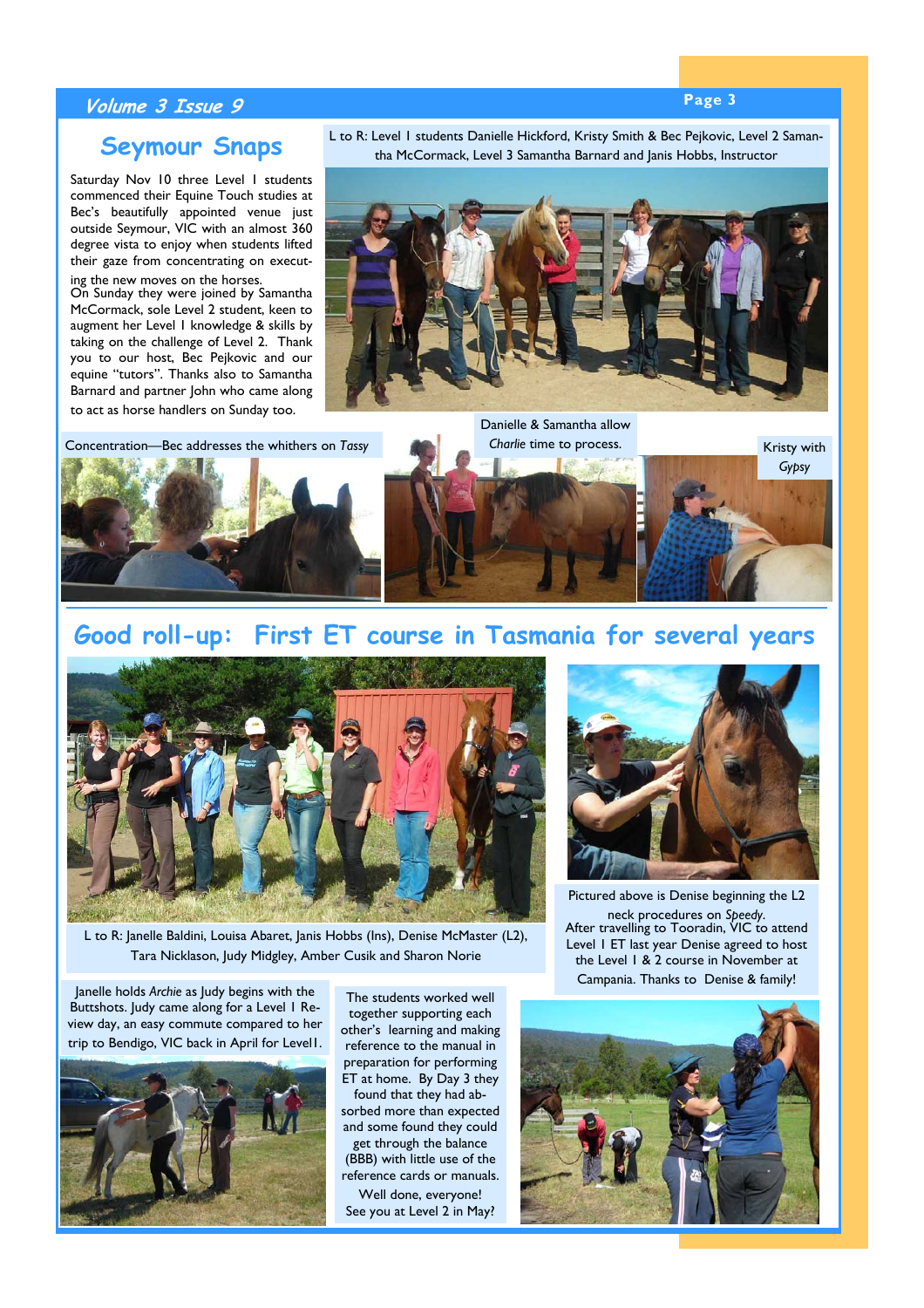

**By Elizabeth Denniss, Level 2 ET**

*This story was contributed after International ET Day in July, 2012.* 

Thirteen weeks ago my eighteen month old whippet puppy, Montague, snapped a cruciate ligament which required surgery to implant a prosthesis. Such an injury has a twenty week to full recovery timeframe, including six weeks full confinement post surgery. Keeping a puppy restrained despite such an injury is a task of Herculean proportions and unfortunately the first procedure failed and nine weeks post injury the little guy was having it repeated, with the twenty recovery period starting all over again!

Due to Montaque's "high care" needs, my equine family has not had as much of my attention as usual. International ET Day (back in July) came and went without my laying a hand on a horse, much to my dismay.

In addition to three whippets my "family" comprises three wonderful, wild born horses. Unfortunately my circumstances do not allow them to reside with me so they are agisted with friends.

Two of my mares, Lilly and Sophie, who are half sisters, were rescued at approximately four months of age, orphaned and facing starvation and dehydration on a drought stricken station. They are both now stunning, six year old horses, dual registered with the Waler Horse Society of Australia Inc. and the Percheron Horse Breeders Association Inc.

Lilly was bred to a handsome, pure Percheron stallion named Kamilaroi Bombardier and was expecting her first foal in October 2012. She is a confident, sweet natured horse who truly believes all humans exist to admire and adore her! She and Sophie both "endured" three days of attention when Janis Hobbs conducted a Level 1 ET course in Western Australia earlier in the year (April. the first course in several years). They have since been labelled the "ET Junkies"!

Three days after International ET Day I finally managed to leave Monty "in care" and escape to the farm. It had been twelve days since my last visit. I had been aiming to support Lilly through her pregnancy by offering monthly ET. I truly believe ET helps during pregnancy and with birthing and have supported six different mares in this way.



I was conscious that while Lilly would, in all probability, throw a foal in relation to her size, her mate was a big stallion. Anything I could do to support her with an easy maiden birth, including regular ET, was important to me.

Lilly obviously knew that I had missed Jock's birthday! The day I escaped to the farm she ambled her portly frame over to me, and after lots of muzzle kisses and whickering proceeded to position herself in relation to me so as to ensure I addressed all of her "areas of concern" (as identified by her!). This included sacrum, hamstrings and hindquarters, before she turned around to get me focused on her forequarter and neck areas! I did not move my feet once during the entire session! It was a beautiful interlude on a cold, bright winter afternoon and a gorgeous reminder about why I love ET so much!

*"Stay tuned" for the UPDATE of this story in the next issue of the ANZET News, January-February, 2013.*